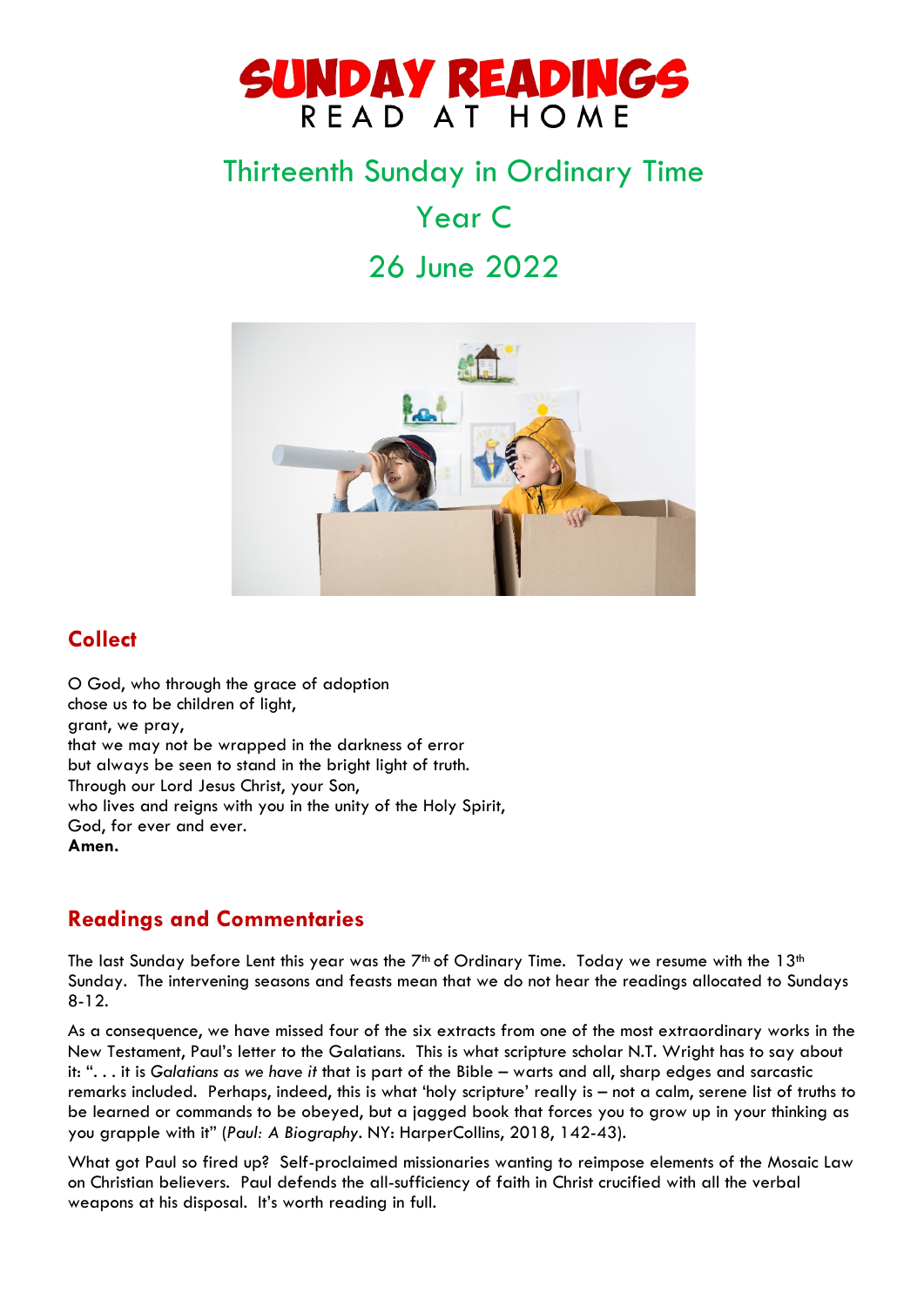#### **A reading from the first book of the Kings**

#### **19:16, 19–21**

The Lord said to Elijah: 'Go, you are to anoint Elisha son of Shaphat, of Abel Meholah, as prophet to succeed you.'

Leaving there, Elijah came to Elisha son of Shaphat as he was ploughing behind twelve yoke of oxen, he himself being with the twelfth. Elijah passed near to him and threw his cloak over him. Elisha left his oxen and ran after Elijah. 'Let me kiss my father and mother, then I will follow you' he said. Elijah answered, 'Go, go back; for have I done anything to you?' Elisha turned away, took the pair of oxen and slaughtered them. He used the plough for cooking the oxen, then gave to his men, who ate. He then rose, and followed Elijah and became his servant.

#### **Responsorial Psalm Ps 15:1–2, 5, 7–11**

Preserve me, God, I take refuge in you. I say to the Lord: 'You are my God.' O Lord, it is you who are my portion and cup; it is you yourself who are my prize. R.

R. You are my inheritance, O Lord.

I will bless the Lord who gives me counsel, who even at night directs my heart. I keep the Lord ever in my sight: since he is at my right hand, I shall stand firm. R.

And so my heart rejoices, my soul is glad; even my body shall rest in safety. For you will not leave my soul among the dead, nor let your beloved know decay. R.

You will show me the path of life, the fullness of joy in your presence, at your right hand happiness for ever. R.

#### **First Reading**

The story of Elisha's commissioning by the prophet Elijah as his successor has been chosen to connect with today's gospel episode. It's that pivotal moment in Luke's narrative when Jesus "resolutely took the road for Jerusalem." Shortly after this, three would-be disciples profess their desire to follow him, but Jesus dismisses each one's good intentions with a dose of hard reality, telling the third, "Once the hand is laid on the plough, no one who looks back is fit for the kingdom of God."

When Elisha wants time out to bid farewell to his parents, Elijah rebukes him impatiently. While the gospel account has Jesus turning his face to the cross that still lay in the future, in the first reading Elijah had just endured a string of extreme trials. He'd escaped the murderous intentions of Queen Jezebel, been saved from exhaustion by an angel, walked forty days and nights to the holy mountain, and met with God there "in the sound of sheer silence" (1 Kings 19:12) before being told to anoint Elisha. It's no wonder Elijah was impatient with his protegé. In the event Elisha responds by immediately slaughtering his pair of oxen and burning the yoke to cook them. There was no chance to look back from the plough, because everything had been sacrificed.

Readers would be wise to check the pronunciation of all the proper names. Apart from that, the reading is a lively short story that weaves action and dialogue together engagingly. It should be delivered with energy.

#### **Responsorial Psalm**

While Psalm  $15/16$  begins with a petition – "Preserve" me, God, I take refuge in you" – it quickly becomes a confession of faith in the goodness, trustworthiness and incomparable value of God. God is declared to be the psalmist's "portion and cup" and "prize." God gives wisdom, shows the path of life, and promises joy and happiness for ever.

The apostles Peter and Paul both quote from this psalm in their maiden speeches, Peter in Jerusalem on Pentecost Day (Acts 2:25-28), and later on Paul in Pisidian Antioch (13:35). Each of them uses the psalmist's confident assertion – "For you will not leave my soul among the dead, nor let your beloved know decay" – to argue that Jesus' resurrection had scriptural warrant. Whether these words originally reflected an intuition about life after death is open to question.

As the psalm unfolds its focus varies somewhat. Much of the time it is in the form of prayer directed to God, but there are moments, for example in the second verse, where it appears to be addressed to those gathered by. Readers need to be mindful of this subtle shift. That said, they should pray the psalm with its author's sincerity and appreciation for God's blessings.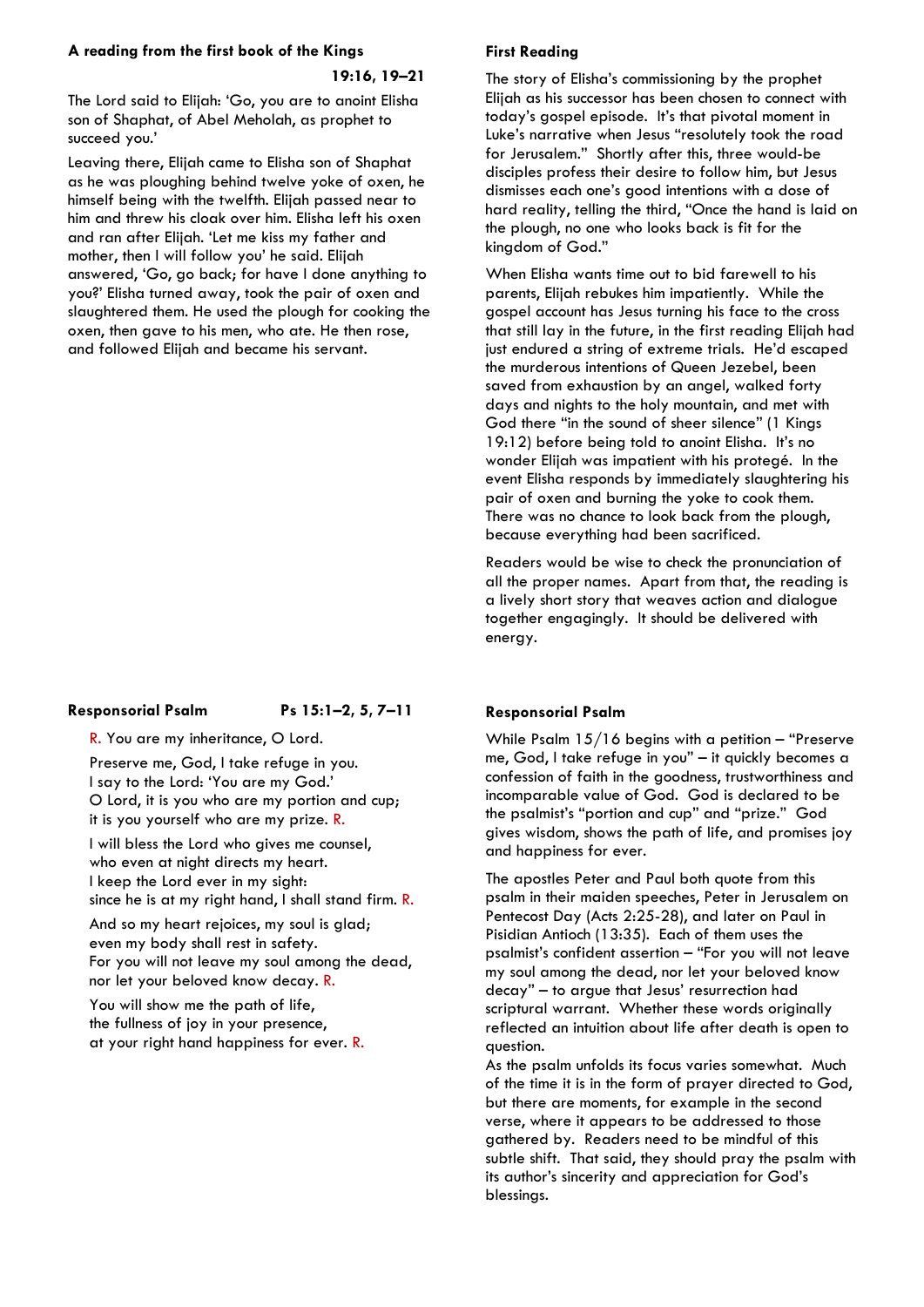#### **A reading from the letter of St Paul to the Galatians 5:1, 13–18**

When Christ freed us, he meant us to remain free. Stand firm, therefore, and do not submit again to the yoke of slavery.

My brothers, you were called, as you know, to liberty; but be careful, or this liberty will provide an opening for self-indulgence. Serve one another, rather, in works of love, since the whole of the Law is summarised in a single command: Love your neighbour as yourself. If you go snapping at each other and tearing each other to pieces, you had better watch or you will destroy the whole community.

Let me put it like this: if you are guided by the Spirit you will be in no danger of yielding to selfindulgence, since self-indulgence is the opposite of the Spirit, the Spirit is totally against such a thing, and it is precisely because the two are so opposed that you do not always carry out your good intentions. If you are led by the Spirit, no law can touch you.

### **Second Reading**

In the earlier chapters of his passionate letter to the Galatians, Paul had invoked his apostolic authority to defend the gospel he preached. The way to salvation, he insisted, was through faith in Christ crucified. Faith was the necessary and all-sufficient means, transcending the prescriptions of the Mosaic Law. The grace of faith liberated Christian believers from the burden of observance.

Today's text focusses on the issue of Christian freedom. On the one hand, this freedom was to be firmly grasped, as Paul states categorically. "When Christ freed us, he meant us to remain free. Stand firm, therefore, and do not submit again to the yoke of slavery." On the other, it was not to be used as an excuse for self-indulgence. False liberty, he argues with vigour, is divisive and destructive. True freedom is to abide by the heart of the Law, which is to love one's neighbour as oneself, and this is what the Spirit makes possible. Just as it began, the passage ends with an emphatic declaration.

While it is by no means the most fiery part of Paul's Galatian diatribe, the reading still testifies to the depth of his feeling and the force of his convictions. Readers need to deliver it in this spirit, taking care especially with the lengthy second-last sentence (which the NRSV divides into two).

#### **A reading from the holy Gospel according to Luke 9:51–62**

As the time drew near for him to be taken up to heaven, Jesus resolutely took the road for Jerusalem and sent messengers ahead of him. These set out, and they went into a Samaritan village to make preparations for him, but the people would not receive him because he was making for Jerusalem. Seeing this, the disciples James and John said, 'Lord, do you want us to call down fire from heaven to burn them up?' But he turned and rebuked them, and they went off to another village.

As they travelled along they met a man on the road who said to him, 'I will follow you wherever you go.' Jesus answered, 'Foxes have holes and the birds of air have nests, but the Son of Man has nowhere to lay his head.'

Another to whom he said, 'Follow me,' replied, 'Let me go and bury my father first.' But he answered, 'Leave the dead to bury the dead; your duty is to go and spread the news of the kingdom of God.'

Another said, 'I will follow you, sir, but first let me go and say good-bye to my people at home.' Jesus said to him. 'Once the hand is laid on the plough, no one who looks back is fit for the kingdom of God.'

#### **Gospel**

"So, too, I set my face like flint" is what Isaiah's suffering servant declares at the end of his third lament, as we hear on Palm Sunday. His defiant declaration is paralleled in the gospel statement that Jesus "resolutely took the road for Jerusalem." Another Old Testament figure is alluded to in the earlier part of the sentence. When Luke looks beyond Jesus' death to the time when he would "be taken up to heaven," he reminds us of Elijah's being taken "up to heaven in the whirlwind" (2 Kings 2:1). This dramatic story is never read on a Sunday or feast day.

In the space of a few words, Luke weaves suffering and exaltation together and establishes the perspective that will shape not only the rest of his gospel but also its companion volume, the Acts of the Apostles. In the gospel, Jerusalem is the magnet drawing Jesus inexorably to his destiny. Then a new era opens out. Jesus' departure from earthly life signals the passage of the gospel from Jerusalem to the centre of the known world.

The rest of the reading serves to highlight Jesus' resolution. The hostile reception he gets from the Samaritans and the naïveté of the three aspiring followers put Jesus' unswerving commitment in sharp relief. This text throws down the gauntlet to presentday believers. It deserves serious delivery.